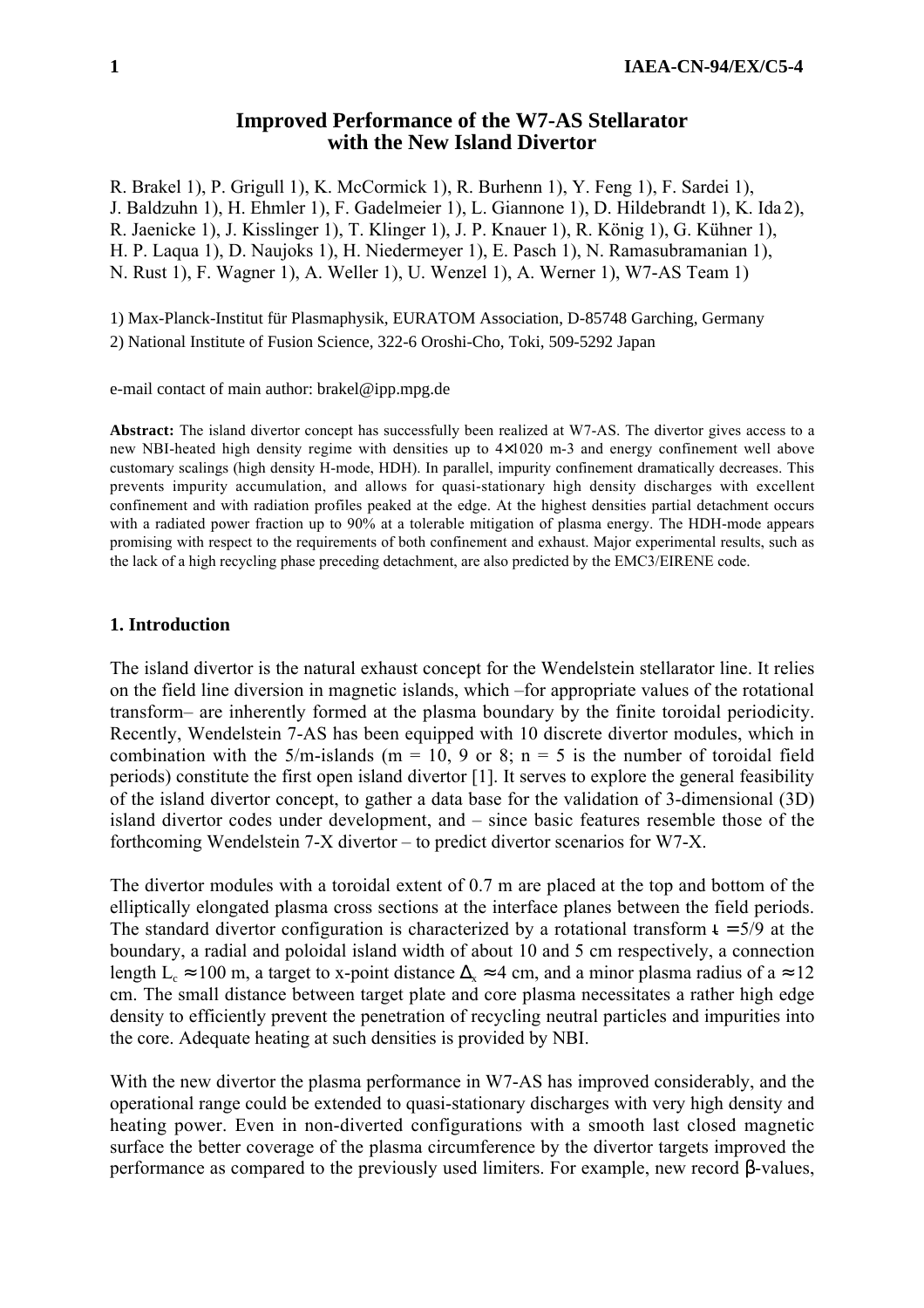

Fig. 1: Two discharges just below  $(NC = normal)$ confinement) and above  $(HDH = high density H$ mode) the HDH density threshold. The decay curves of laser ablated aluminium clearly demonstrate the reduction of impurity confinement in the HDH-regime.  $P_{NBI} = 1$  MW.



Fig. 2: Density ramp discharges from NC via elmy H-mode to an H\*-mode. A density plateau during H\* terminates the discharge by impurity accumulation. The collapse is avoided when the density is ramped beyond the HDH-threshold.  $P_{NBI} = 1.5$  MW.

 $\langle \beta \rangle \approx 3.4$  %, have been obtained [2]. As a most important result the divertor gives access to a very stable new NBI-heated high density regime with densities up to  $4\times10^{20}$  m<sup>-3</sup> and improved energy confinement well above the customary stellarator scalings [3]. At the highest densities stable detachment can be achieved. The new regime appears very promising with respect to the requirements of both confinement and exhaust.

## **2. High density operation**

With limiters densities beyond  $1\times10^{20}$  m<sup>-3</sup> could be accessed only transiently. The increase of particle and impurity confinement with density caused the loss of density control accompanied with a decrease of temperature and an uncontrollable rise of impurity radiation. This could not be simply overcome by increasing the heating power since beam fuelling and impurity production increased as well. High-density/high-power discharges were terminated by an early radiative collapse [4].

With the divertor density control has improved significantly because of the better coverage of the plasma circumference and the increased pumping capacity of the larger graphite target surface. The length of the density flat top phase could therefore be extended even at high heating power. However, at lower density a long impurity confinement time still leads to a continuous increase of central radiation and the plasma energy settles at normal confinement (NC) levels in terms of the ISS95-scaling [4] (Fig. 1). At higher densities a new regime is encountered, in some features reminiscent of a quiescent H-mode (H\*) and therefore being termed "high density H-mode" (HDH): The plasma energy doubles, fluctuations and magnetic activity in the boundary plasma are strongly reduced but, surprisingly, impurity confinement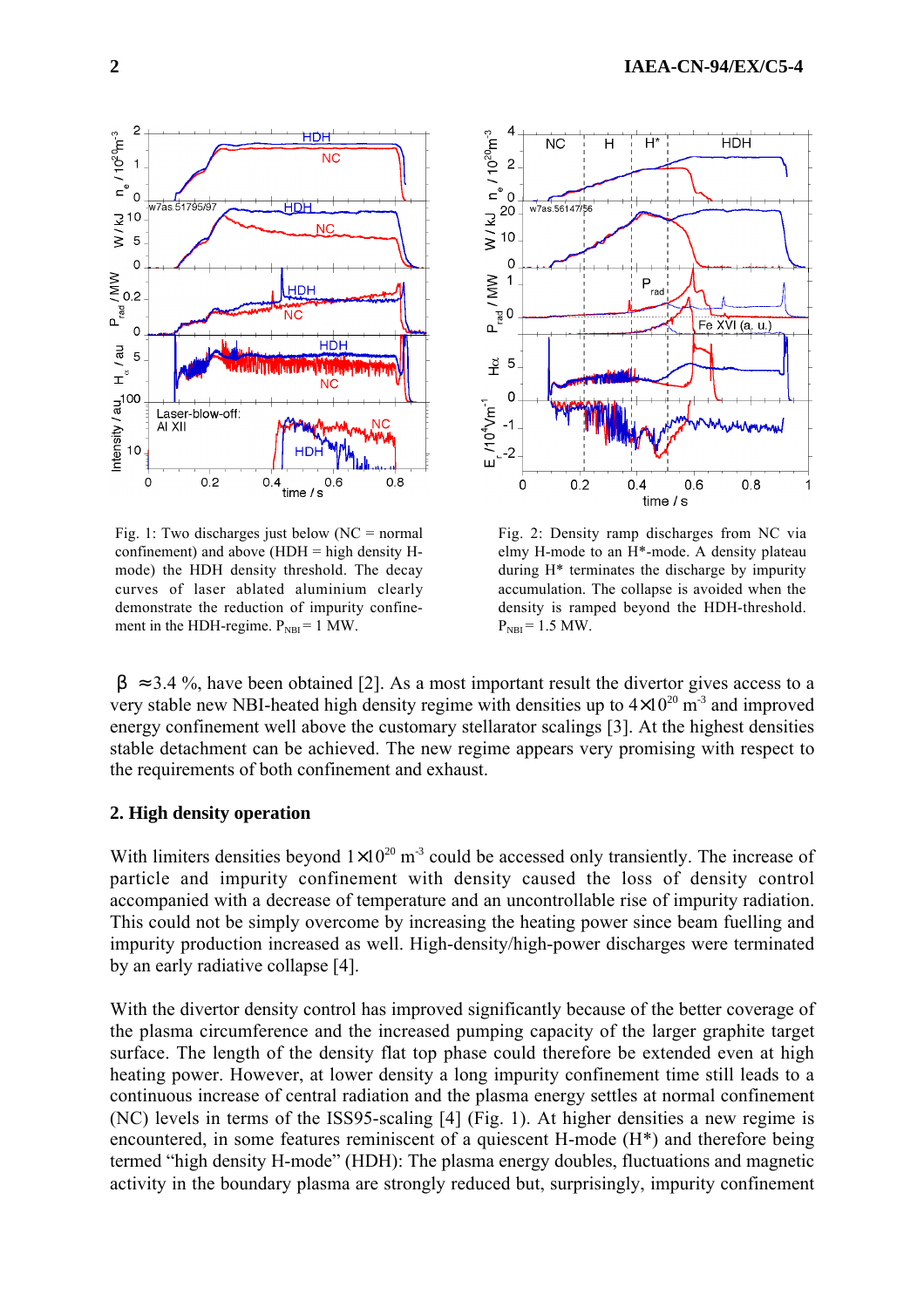

Fig. 3: Dependence of energy confinement time  $\tau_{E}$ , impurity confinement time  $\tau_{imp}$  and radiated power fraction  $f_{rad} = P_{rad}/P_{abs}$  on the line averaged density for hydrogen discharges.  $\tau_{\rm E}$  is also given for deuterium plasmas (D-D). Full symbols indicate detached discharges.  $P_{NBI} = 2 MW$ .

dramatically decreases. This prevents impurity accumulation and allows for quasi-stationary conditions. Pulse lengths could be extended beyond  $50 \times \tau_{\text{E}}$  being limited by the availability of the NBI-sources.

For a given heating power the HDH-mode appears in hydrogen plasmas at a well defined threshold in the line averaged density  $\langle n_{\gamma} \rangle$  as is seen from the density dependence of energy and impurity confinement times (from Al XII, ablated by laser-blow-off (LBO)) in Fig. 3. The threshold density increases with applied NBI power,  $P_{NBL}$ , from  $\langle n_e \rangle = 1.5 \times 10^{20}$  m<sup>-3</sup> at 1.0 MW to  $2.2 \times 10^{20}$  m<sup>-3</sup> at 3.5 MW. The transition from NC to HDH is more gradual in deuterium. At the entrance into HDH the plasma radiation typically amounts to a fraction  $f_{rad} = P_{rad}/P_{abs} \approx$  $30\%$  of the absorbed heating power,  $P_{\text{abs}}$ . The radiation continues to rise smoothly until it reaches values  $f_{rad} \approx 40\%$  where the plasma begins to detach from the targets. At the onset of detachment  $f_{rad}$  jumps to  $\approx 60\%$  and the plasma energy starts to decrease slightly. At the highest densities f<sub>rad</sub> reaches 90% with a respective reduction of the target power load. Access to a stable HDH-mode is very robust against changes in the magnetic configuration, but stable divertor detachment requires that island size and x-point to target distance are sufficiently large. By decreasing the island size or moving the x-point towards the target, i.e. by approaching a limiter configuration, an oscillating radiation instability occurs.

The HDH-mode is reliably obtained in a fast density ramp with strong gas puffing like in Fig. 1. A slow ramp leads to a radiative collapse by impurity accumulation while passing through  $NC$ , or the H<sup>\*</sup>-mode –having a lower density threshold– may occur prior to the HDH-mode in configurations where both improved regimes can exist as in Fig. 2 (here, deviating from the standard divertor configuration,  $\Delta_{x} \approx 1.3$  cm and a  $\approx 13.6$  cm, which is favourable for the Hmode). The two discharges in Fig. 2 clearly illustrate the different dynamics of the NC-, H\* and HDH-regime, respectively. Both discharges enter the H\*-mode after passing through NC and elmy H-mode during a slow density ramp. In one case, the density is kept constant after the H<sup>\*</sup>-transition and enhanced impurity accumulation terminates the discharge within  $\approx 5\tau_{\rm E}$ . In the other case the collapse is prevented by ramping the density after a short plateau beyond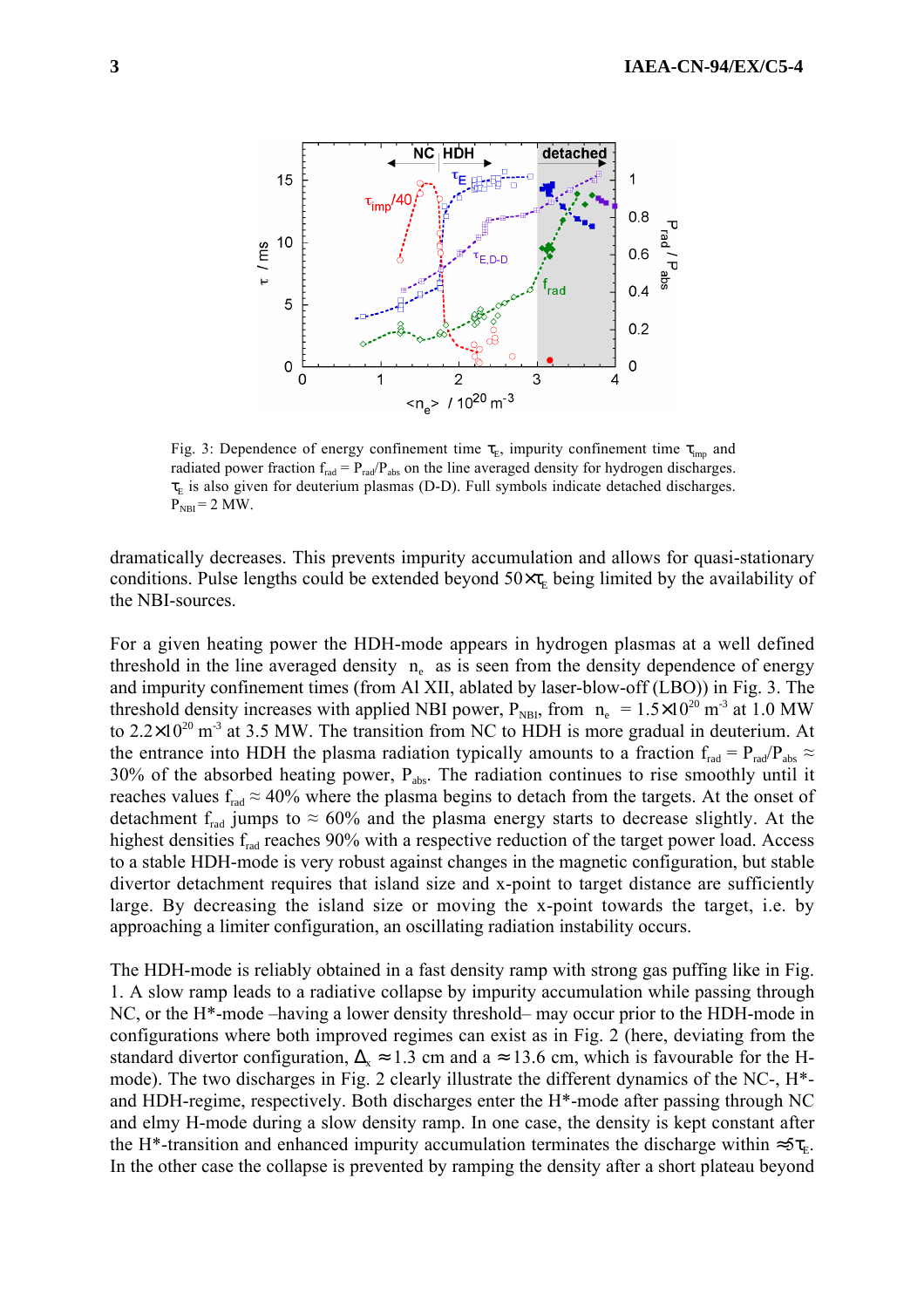

Fig. 4: Radial profiles of temperature, density and radiation power density for normal confinement (NC), attached (HDH att.) and detached (HDH det.) high density H-mode.  $P_{NBI} = 2 MW$ .

the HDH-threshold. When HDH is accessed accumulation immediately stops, radiation decreases and quasi-stationary conditions can be established. Although impurity confinement is totally different, energy confinement in HDH and H\* is comparable. The initial NC-phase exhibits a high  $H_{\alpha}$ -fluctuation level, followed by an elmy phase. In the H<sup>\*</sup>-phase the edge is very quiescent at low H<sub>α</sub>-level. At the H<sup>\*</sup>-HDH transition  $H_{\alpha}$  increases but the fluctuation level remains rather low. Mirnov coil data show the same signatures for the magnetic activity (not shown). The value of the radial electric field close to the separatrix, measured by passive B IV spectroscopy, is about  $2x$  higher in the H\*- than in the HDH-mode.

The gain in plasma energy of the HDH-mode over normal confinement is due to the drastic change of the density profile: the previously peaked profile becomes flat, the upstream density at the separatrix,  $n_{\text{es}}$ , increases strongly and a steep density gradient develops at the edge. In contrast, the temperature profile retains its shape and the central values improve slightly (Fig. 4). Within resolution and accuracy of the Thomson scattering systems the density and temperature profiles are very similar for HDH- and H\* mode. The radiation profiles are centrally peaked for NC and H\* and increase in time whereas they are stationary and flat or peaked at the edge in the attached HDH-regime [6]. The radiation zone moves inward with the onset of detachment.

### **3. Density limit**

The extension of the operational range by the divertor is visualized in Fig. 5, which compares the density limit with the values predicted from the empirical scaling

$$
\langle n_e \rangle_{DL} = 1.462 \ (P/V)^{0.48} \ B^{0.54} (10^{20} \text{m}^{-3})
$$

obtained from previous limiter discharges.  $P(MW)$  is the absorbed heating power,  $V(m^3)$  the plasma volume and B(T) the magnetic field strength. The density limit for a particular configuration and heating power is determined as the line-averaged density value where in a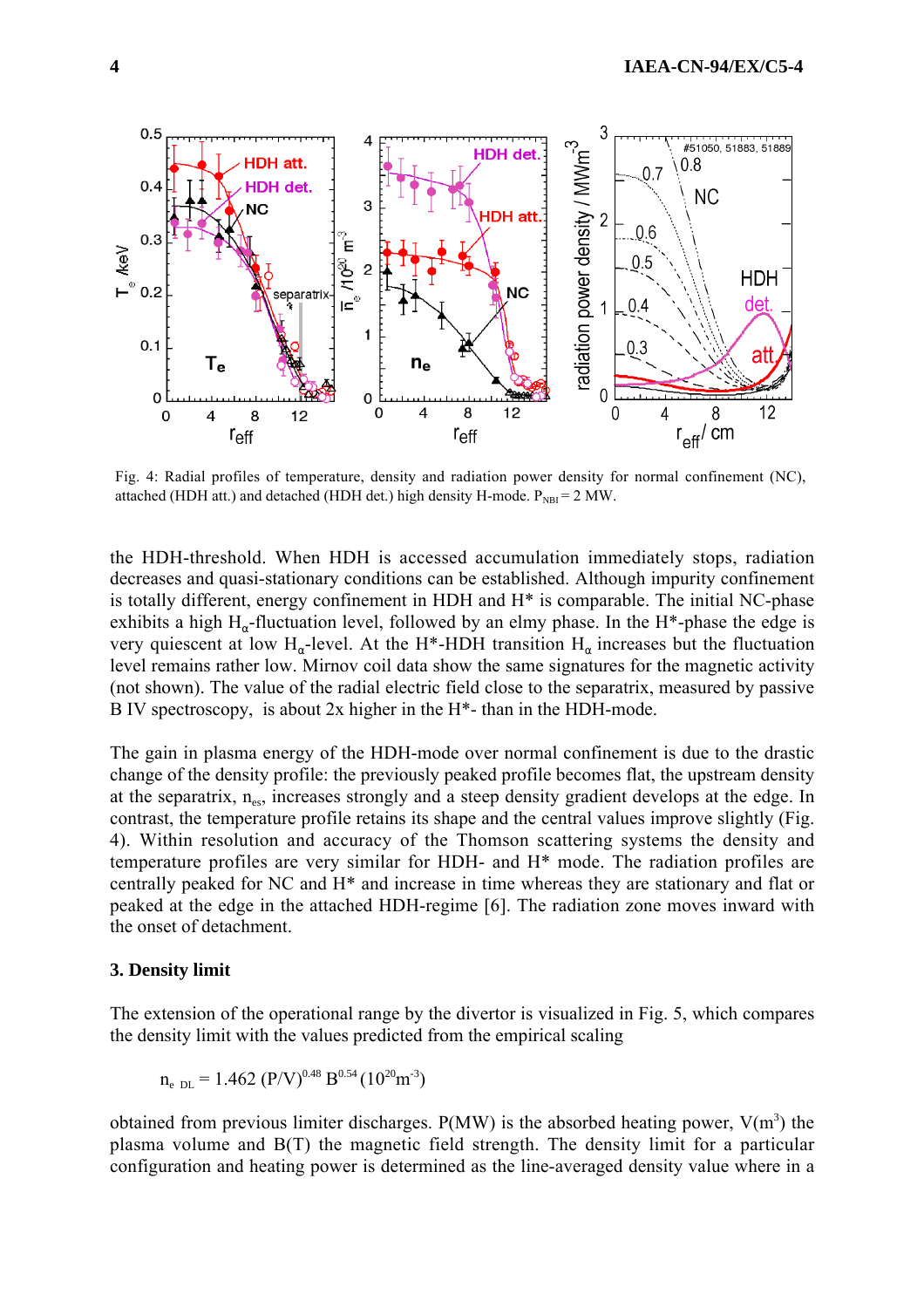

Fig. 5: Achieved versus predicted density limit values for limiter and divertor discharges. The predicted scaling has been obtained from the limiter case.



Fig. 6: Aluminium ablation traces for NC- and HDH-discharges compared with simulations by the impurity transport code SITAR.  $P_{NBI} = 1$ MW.

slow density ramp confinement significantly starts to degrade (threshold to radiation collapse with limiter, onset of detachment with divertor). The limiter data base covers the parameter range  $P_{NH} = 0.5 - 2.0$  MW and B = 1.25 – 2.5 T. The discharges are not stationary but show a steady degradation of plasma energy. The highest density is  $2.5 \times 10^{20}$  m<sup>-3</sup> at P<sub>NBI</sub> = 2 MW [4]. Discharges at higher power are extremely transient and not considered. With divertor the maximum densities that can be attained surpass those from limiter discharges by a factor of about 2 for two reasons: (i) the discharges are much less affected by core impurity radiation and (ii) improved density control allows the use of the full available NBI power under quasistationary conditions. The highest density achieved under attached conditions is  $4\times10^{20}$  m<sup>-3</sup> at 4 MW whereas  $3\times10^{20}$  m<sup>-3</sup> is reached at 2 MW. The latter value is not much higher than for the limiter case, however, it is obtained under stable quasi-stationary conditions.

#### **4. Impurity transport**

Low impurity confinement in the HDH regime is clearly related to a strong reduction of the inward impurity pinch [7]. Time traces of spectral line intensities from LBO-injected aluminium are reasonably simulated by a simplified transport model assuming a constant diffusion coefficient  $D_{imp}$  and an inward pinch velocity  $v_{imp} = (r/a) v_a$  which linearly increases towards the edge (Fig. 6). Both NC and HDH discharges are well described by the same diffusivity ( $D_{imp}$  = 0.07 (0.12) m<sup>2</sup>/s at 1 (2) MW heating power), whereas the inward pinch has to be strongly reduced for HDH ( $v_a = -0$  (2.5) m/s) as compared to NC ( $v_a = -6$  (10) m/s).

This behaviour is in parts consistent with neoclassical impurity transport considerations. The impurities are deep in the collisional regime whereas background ions  $(H<sup>+</sup>)$  in the core are marginally in the plateau regime ( $v^* \approx 0.2$ ) and collisional at the edge. Under these conditions and with peaked ion density profile  $n_i$  the inward directed impurity flux  $\propto \nabla n_i$  dominates over the outward flux  $\propto \nabla T_i$  and the diffusive flux  $\propto \nabla n_{imp}$ . This leads to accumulation with long confinement times and centrally peaked radiation profiles and is consistent with the observations in NC. For the HDH-mode with flat n<sub>i</sub>-profile the flux  $\propto \nabla n_i$  vanishes in the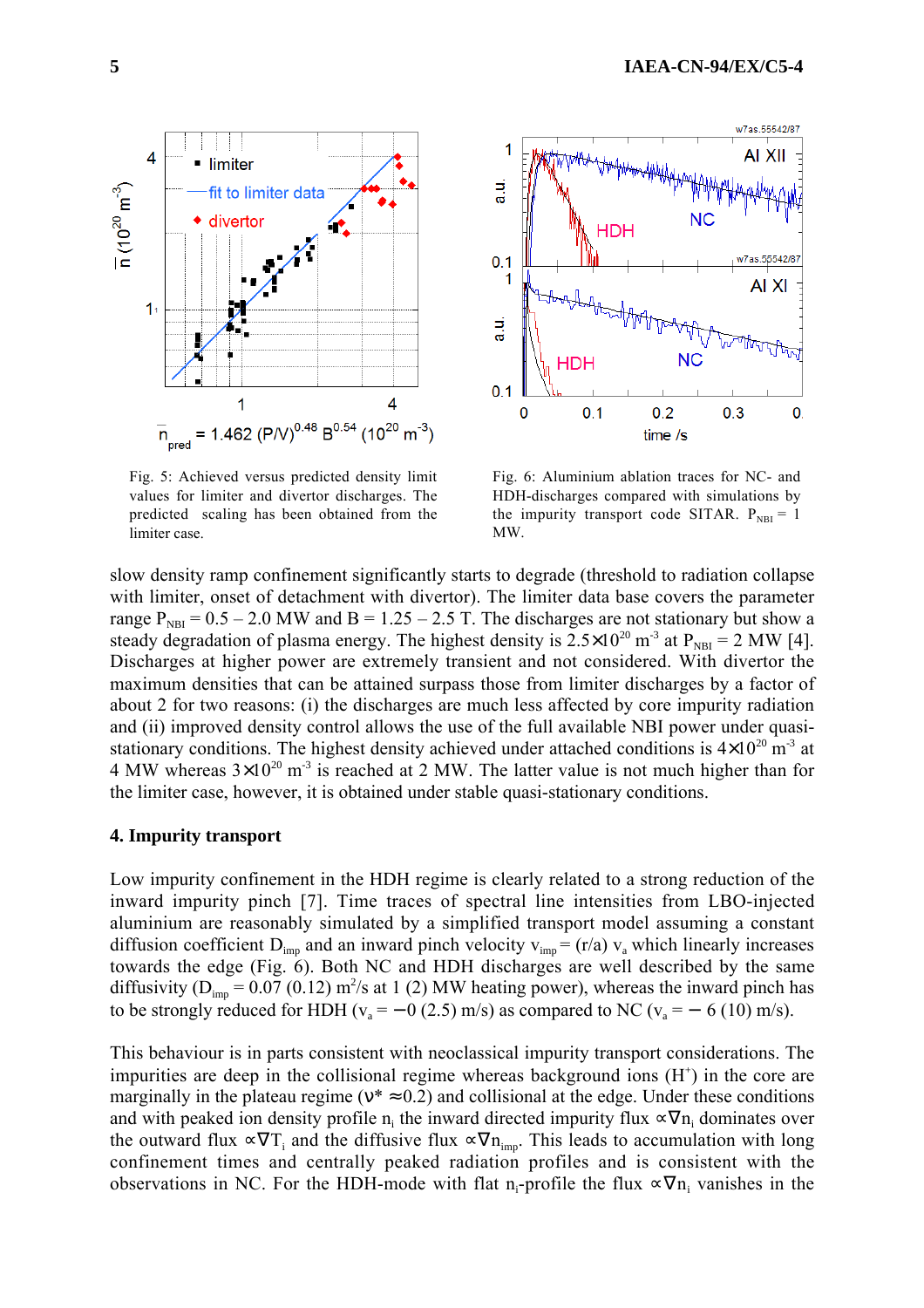centre, such that  $\nabla T_i$  drives the impurities outward ("temperature screening"). Since the impurity sources are localized at the edge hollow impurity and radiation profiles result, consistent with the observations in HDH. However, the steep density gradient at the edge is neoclassically expected to drive a locally strong inward pinch which represents a "bottleneck" for the escape of impurities from the plasma. In contradiction to the experiment long confinement times  $\tau_{\text{imp}}$  would result. This qualitative picture is confirmed by preliminary SITAR-code calculations. The contradiction can be resolved for example by assuming an additional increase of the impurity diffusivity at the edge [7]. Code simulations indicate a very high sensitivity of  $\tau_{\text{imp}}$  to width and position of the region with enhanced diffusion. This may play a role in the totally different impurity confinement in HDH- and H\*-mode, although the background profiles seem to be only marginally different.

## **5. Physics of detachment**

A realistic modelling of plasma transport in the complex 3D-geometry of an island divertor, including a selfconsistent treatment of impurity transport, has become possible by the EMC3- EIRENE code [8]. Figure 7 shows remarkable agreement between the calculated relation of downstream and upstream density,  $n_{ed}$  and  $n_{es}$ , and the results of an experimental density scan at 2 MW launched NBI power, covering the range  $\langle n_e \rangle = 0.8$  to 3.8×10<sup>20</sup> m<sup>-3</sup>. n<sub>es</sub> and the power into the SOL,  $P_{SOL} = \hat{P}_{abs} - P_{rad,core}$ , are input to the code and have been adapted to the experimental data. Due to radiation from the core  $P_{\text{SOL}}$  is strongly reduced with respect to the absorbed heating power when the density is increased. Initially,  $n_{ed}$  linearly increases up to  $4\times10^{19}$  m<sup>-3</sup> with n<sub>es</sub>, but when P<sub>SOL</sub> is not sufficient to sustain ionization in front of the targets the ionization front gradually shifts towards the separatrix and  $n_{\text{ed}}$  decreases at constant  $n_{\text{es}}$  =  $6\times10^{19}$  m<sup>-3</sup> (density rollover, note that P<sub>SOL</sub> decreases further). Finally, when the impurity radiation capability in front of the targets exceeds  $P_{SOL}$  the radiation zone jumps to the separatrix (onset of detachment). Consistent with the experimental results, the code predicts detachment for an island divertor to occur at rather high upstream density and high-recycling is not observed in any phase, i.e. the downstream density is always smaller than the upstream



Fig. 7: Downstream versus upstream density from an experimental density scan at 2 MW applied NBI power and from a simulation with the EMC3/Eirene code.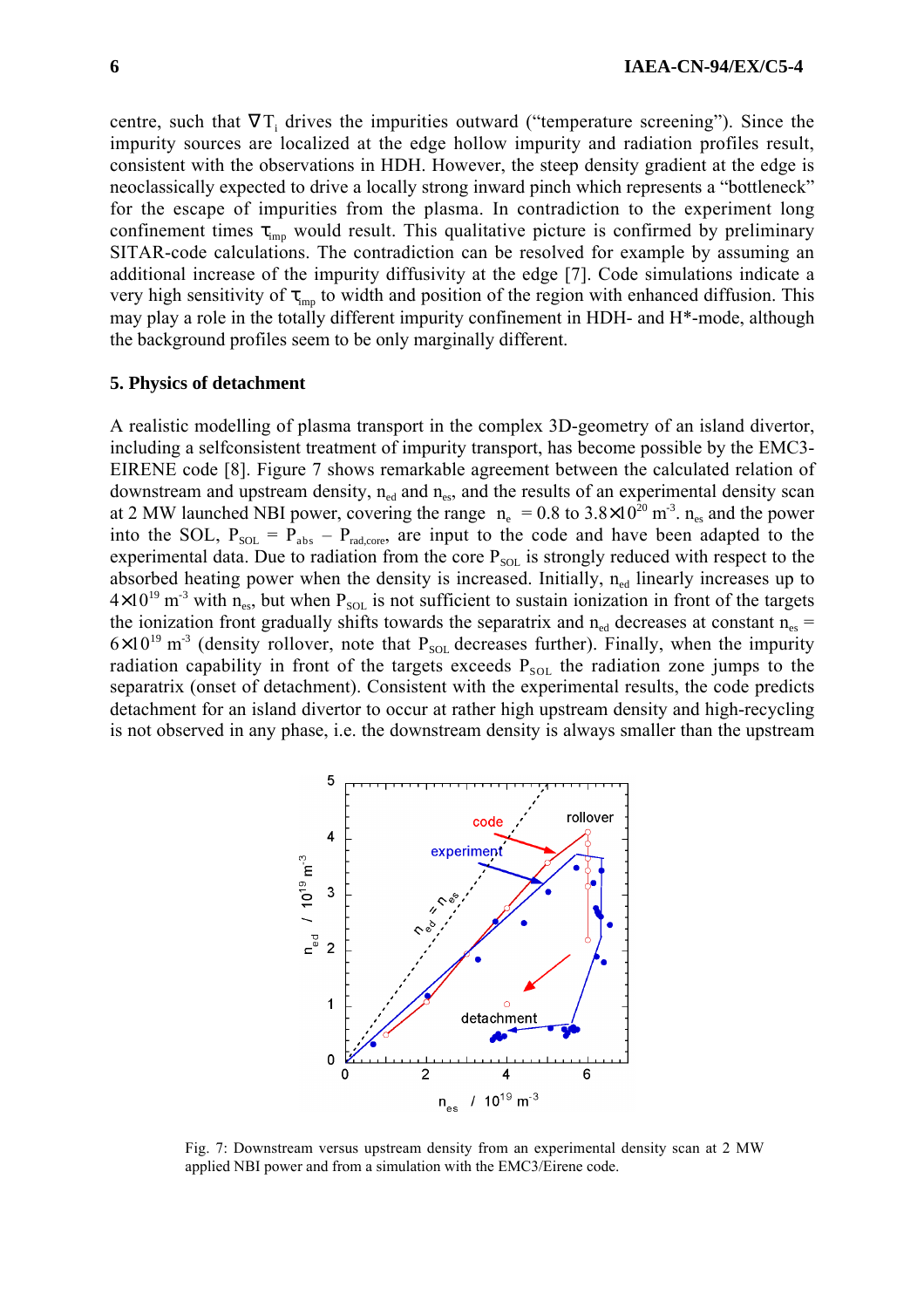

Fig. 8: Power deposition pattern on a target plate for attached and detached situations as observed by thermography (right) and the simulation by EMC3/Eirene (left). The "watershed" separates the target areas which are connected by the field lines with the outboard (A) and inboard (B) side of the torus.

density. This is in evident contrast to the tokamak poloidal-field divertor and is due to the particular geometry of the island divertor. The field-line pitch in the island reference frame is very small and consequently, the connection length L<sub>c</sub> between stagnation point and target plate is very large. Furthermore, the distance of the x-point to the target plate is much smaller than in tokamak divertors. As a result, perpendicular transport in the scrape-off layer (SOL) is much more important than in tokamaks. The loss of parallel momentum via cross field transport causes the pressure to drop towards the targets already at low density/high temperature where CX-losses are not effective [8]. It should be mentioned that prior to the density rollover the experimental upstream temperature and pressure already start to decrease. This may additionally support the onset of detachment.

Structural details observed in the target load pattern can be reproduced by the code as well. As an example the power load pattern measured by thermography for attached and detached conditions is compared with the simulation in Fig. 8. In the attached case the pattern can be understood from the footprints of the island fans intersected by the target. In the detached case the plasma remains attached to the target in the region A ("partial" detachment). An explanation is given by the code. Topologically, regions A and B are separated by a watershed such that the field lines connect A with the outboard and B with the inboard side of the torus, respectively. At the outboard side the perpendicular heat flux across the separatrix into the SOL is larger due to flux compression whereas on the inboard side the impurity radiation (from carbon) is higher due to lower temperature. Both effects lead to a higher parallel heat flux within the SOL to region A which therefore remains attached.